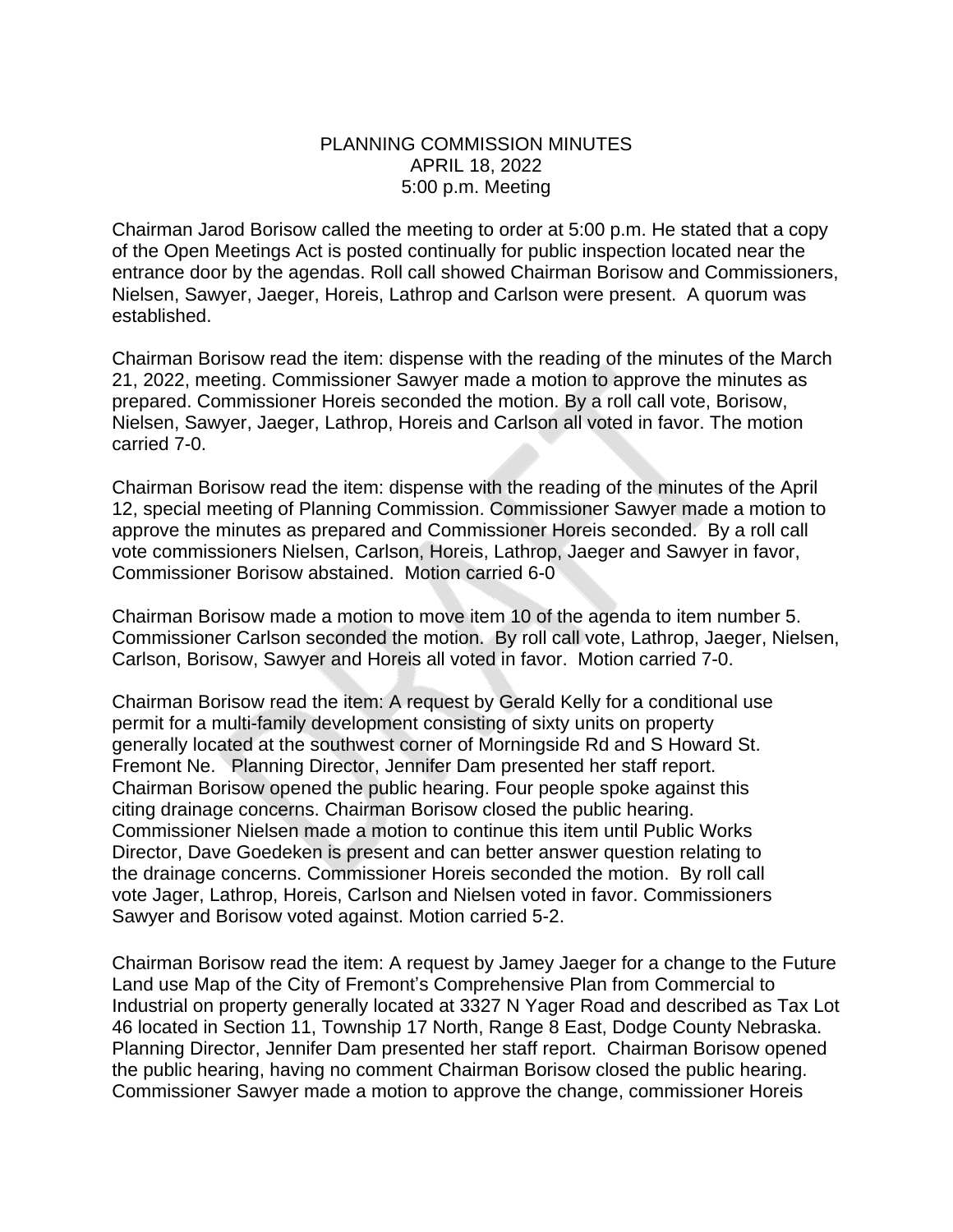seconded. By a roll call vote Nielsen, Carlson, Borisow, Horeis, Lathrop, Jaeger and Sawyer all voted in favor. Motion carried 7-0.

Chairman Borisow read the item: A request by Jamey Jaeger for a Change of Zone from R rural to LI light industrial on property generally located at 3327 N Yage Rd and describe as Tax Lot 36 located in Section 11, Township 17 North, Range 8 East, dodge County Nebraska. Planning Director, Jennifer Dam gave her staff report. Chairman Borisow opened the public hearing. Having no public comment, Chairman Borisow closed the public hearing. Commissioner Borisow made a motion to approve the change of zone and commissioner Jaeger seconded. By a roll call vote, commissioners Nielsen, Carlson, Borisow, Sawyer, Horeis, Lathrop, and Jaeger all voted in favor. Motion carried 7-0.

Chairman Borisow read the item: A request by, Jamey Jaeger for a Conditional Use permit to develop a self-storage facility on property generally located at 3327 N Yager Rd and described as Tax Lot 36 located in Section 11, Township 17 North, Range 8 East, Dodge County Nebraska. Jennifer Dam, Planning Director, presented her staff report. Chairman Borisow opened the public hearing. Having no comment Chairman Borisow closed the public hearing. Chairman Borisow made a motion to approve the permit contingent upon the first two items being approved and stipulates the South Wind break stays maintained. Commissioner Lathrop seconded. By a roll call vote commissioners Borisow, Lathrop, Horeis, Nielsen, Carlson, Jaeger and Sawyer all voted in favor. Motion carried 7-0.

Chairman Borisow read the item: A request by Paul Gifford for a change of zone from PD, Planned Development to SC, Suburban Commercial on property generally located at the southeast corner of Lauren Lane and Morningside Rd., Fremont NE Planning Director Jennifer Dam, presented her staff report. Chairman Borisow opened the public hearing. Having no comment Chairman Borisow closed the public hearing. Commissioner Sawyer made a motion to approve the change of zone, Commissioner Lathrop seconded. By roll call vote commissioners Sawyer, Lathrop, Jaeger, Horeis Carlson, Nielson and Borisow all voted in favor. Motion carried 7-0.

Chairman Borisow read the item: A request by Rol Horeis for a Conditional Use Permit to allow small animal veterinary services on property generally located at 1044 West 23rd St., Fremont NE. Commissioner Horeis recused himself. Planning Director, Jennifer Dam presented her staff report. Chairman Borisow opened the public hearing. Having no comment Chairman Borisow closed the public hearing. Commissioner Borisow made a motion to approve the conditional use permit and commissioner Jaeger seconded. By roll call vote commissioners, Nielsen, Carlson, Borisow, Sawyer, Lathrop and Jaeger all voted in favor. Motion carried 6-0 with one abstention. Commissioner Horeis rejoined the meeting.

Chairman Borisow read the item: A request by the Planning Director for a change to the text of Section 11-614.02 Fences and Walls of the Fremont Municipal Code related to chain line fencing. Chairman Borisow opened the public hearing, having no comment